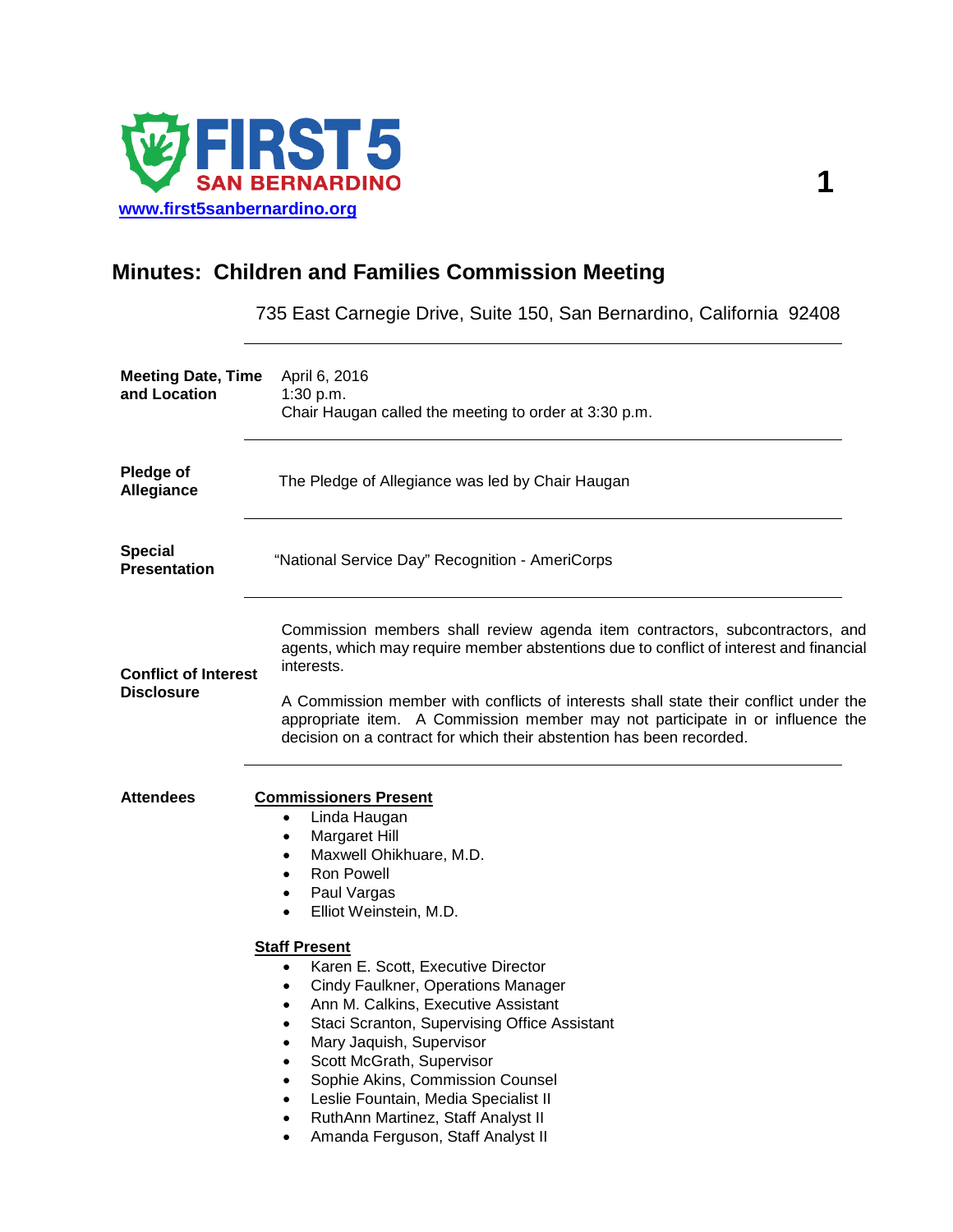| Report-<br><b>Margaret Hill</b><br><b>Advisory</b><br><b>Committee</b><br>Chair | The next Advisory Committee meeting is scheduled for Thursday, April 28, 2016 at<br>11:30 a.m. at First 5 San Bernardino.                                                                                                                                                                                                                                                                                                                                                                                                                             |
|---------------------------------------------------------------------------------|-------------------------------------------------------------------------------------------------------------------------------------------------------------------------------------------------------------------------------------------------------------------------------------------------------------------------------------------------------------------------------------------------------------------------------------------------------------------------------------------------------------------------------------------------------|
| Report-<br>Karen E. Scott<br><b>Executive</b><br><b>Director</b>                | <b>Child Abuse Prevention Month</b><br>The month of April has been established as Child Abuse Prevention Month. Declared<br>by presidential proclamation in 1983.                                                                                                                                                                                                                                                                                                                                                                                     |
|                                                                                 | During this month and throughout the year, First 5 San Bernardino (F5SB) is dedicated<br>to supporting families to reduce the risk of child abuse and neglect. There are many<br>activities supporting the organized efforts of child abuse prevention in our County such                                                                                                                                                                                                                                                                             |
|                                                                                 | as:<br>18th Annual Shine-A-Light on Child Abuse Awards Breakfast on April 7<br>٠<br>9th Annual Care 4 Kids Run sponsored by CASA on April 23<br>Celebration of children with the "Children Are Our Future" event sponsored by<br>Children's Fund, April 19 at the San Manuel/66er's Stadium.                                                                                                                                                                                                                                                          |
|                                                                                 | Featured on page 4 of the ED report, in the month of April, Children's Network invites<br>community, providers and partners to free training and discussion on the "Adverse"<br>Childhood Experiences" or (ACE) Study during their regional collaborative meeting<br>series.                                                                                                                                                                                                                                                                          |
|                                                                                 | The consequences of abuse and neglect can be profound and can last long into the<br>life cycle. San Bernardino County stands strong in ensuring our children are safe,<br>healthy, nurtured and eager to learn and succeed in school and in life - certainly a<br>goal of F5SB.                                                                                                                                                                                                                                                                       |
|                                                                                 | Reminder<br>Budget Workshop, May 4, 2016 from 1:00 p.m. to 3:00 p.m. Commission Meeting<br>begins at 3:30 pm.                                                                                                                                                                                                                                                                                                                                                                                                                                         |
|                                                                                 | Today marks the last Commission meeting with Dr. Ron Powell. Dr. Powell is invited<br>to return and attend the May 4, 2016 meeting for an official "swearing out" oath and<br>resolution presentation for his service to the children of San Bernardino County. Also<br>at the May 4 <sup>th</sup> meeting, a "swearing in" will be held for Ms. Stacy Iverson as the newest<br>First 5 San Bernardino Commissioner. Her appointment was approved by the Board<br>of Supervisors on April 5, 2016. Stacy will fill the vacancy created by Dr. Powell. |
|                                                                                 | <b>Advocacy Day, April 5, 2016</b><br>First 5's across the State participated in Advocacy Day at the State Capitol. Thank<br>you to two very valuable partners and collaborators, Diana Alexander from Preschool<br>Services Department and James Moses from Child Care Resource Center who joined<br>F5SB staff at the Capitol to spread the First 5 message to legislators.                                                                                                                                                                         |
|                                                                                 | Our collective message was about the impact of First 5 and our top priorities which<br>include quality education, early identification and intervention, family strengthening                                                                                                                                                                                                                                                                                                                                                                         |

include quality education, early identification and intervention, family strengthening and oral health initiatives. Because our vast county has some shared representatives, F5SB was able to coordinate with neighbors like First 5 Riverside, First 5 Kern and even First 5 Tulare, participating in team visits to some of our legislators and sharing a collective message.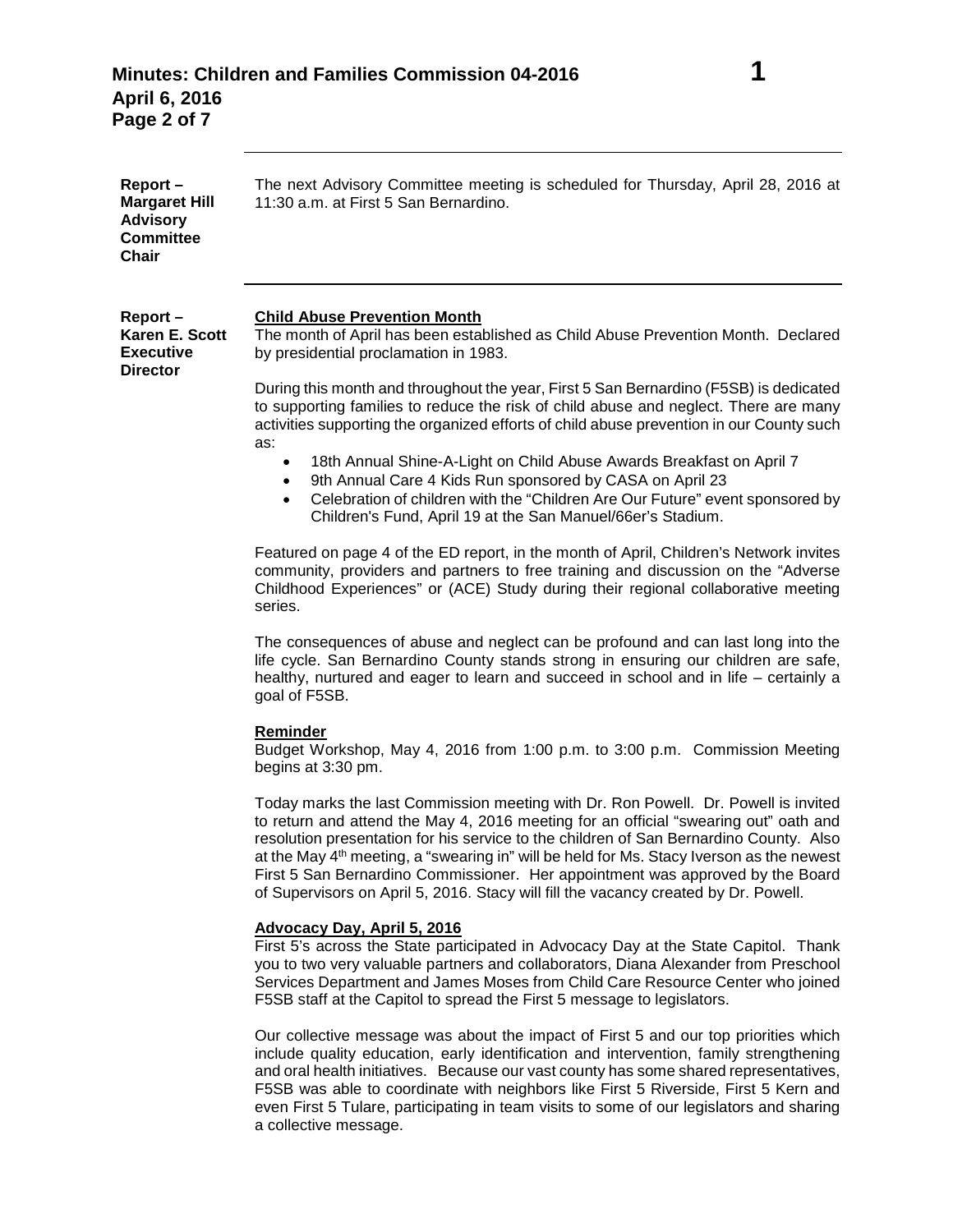**Consent**

Legislators were asked to prioritize early childhood development and education policies to improve outcomes for children and families. Legislators were informed that although our funding is declining, First 5 is exploring new, data-informed, efficient and cost-effective ways to leverage and meet the needs of children in the most critical ages of 0-5. This includes eliminating duplication and the creation of "work arounds" by exploring resources that are already available such as with Denti-Cal for Oral Health Care. Legislators were asked to support maximizing and ensuring that families have "access" to the services that are currently funded and provided for through such sources as Local Control Funding, Health and Human Services, Affordable Care Act, etc. F5SB staff look forward to returning to share with legislators after the Governor's May Revise is released.

## **AAF Bronze Award – Leslie Fountain, F5SB Media Specialist**

Page 3 of the ED report features First 5 San Bernardino being recognized with a Bronze Award from the *American Advertising Federation (AAF) Inland Empire* at the 2016 American Advertising Awards in March for the Talk. Read. Sing.® Fest graphic design. Congratulations Leslie Fountain!

| Changes to the | Ann Calkins, Executive Assistant, announced the following changes:                               |
|----------------|--------------------------------------------------------------------------------------------------|
| Agenda         | Agenda Item 3 was pulled from the agenda and will be presented at the May<br>Commission Meeting. |

A motion was made by Commissioner Weinstein and seconded by Commissioner Hill to approve the Consent Item. Without further comment or objection, motion carried by unanimous vote.

| Item No. | <b>CONSENT</b>                                             |
|----------|------------------------------------------------------------|
|          | Approve minutes of March 2, 2016 Commission Meeting        |
|          | (Presenter: Ann M. Calkins, Executive Assistant, 252-4252) |

| Item No. | <b>DISCUSSION</b>                                                                                                                                                                                                                                                                                                                                                                                                                                |
|----------|--------------------------------------------------------------------------------------------------------------------------------------------------------------------------------------------------------------------------------------------------------------------------------------------------------------------------------------------------------------------------------------------------------------------------------------------------|
|          | Conduct Public Hearing of the California Children and Families Commission Annual<br>Report for Fiscal Years 2014-2015.<br>(Presenter: Scott McGrath, Supervisor, 252-4259)                                                                                                                                                                                                                                                                       |
| 2        | The Public Hearing was conducted highlighting the support and work of the State First<br>5 Commission related to Developmental Screenings and Services, and also included<br>reports on the CARES Plus Program, Power of Preschool Program, Parent Education<br>website, Smoking Cessation resources and the "Talk, Read, Sing" award-winning<br>media campaign.                                                                                 |
|          | Commissioners were directed to Page 45 for First 5 San Bernardino's highlights. The<br>Commission was also informed that First 5 California will continue to build on this<br>year's successes and continue working toward the underlying Strategic Plan goal to<br>ensure all children prenatal through age 5 have the resources, foundation, and<br>systems of support they need to thrive. No public comments were presented on this<br>item. |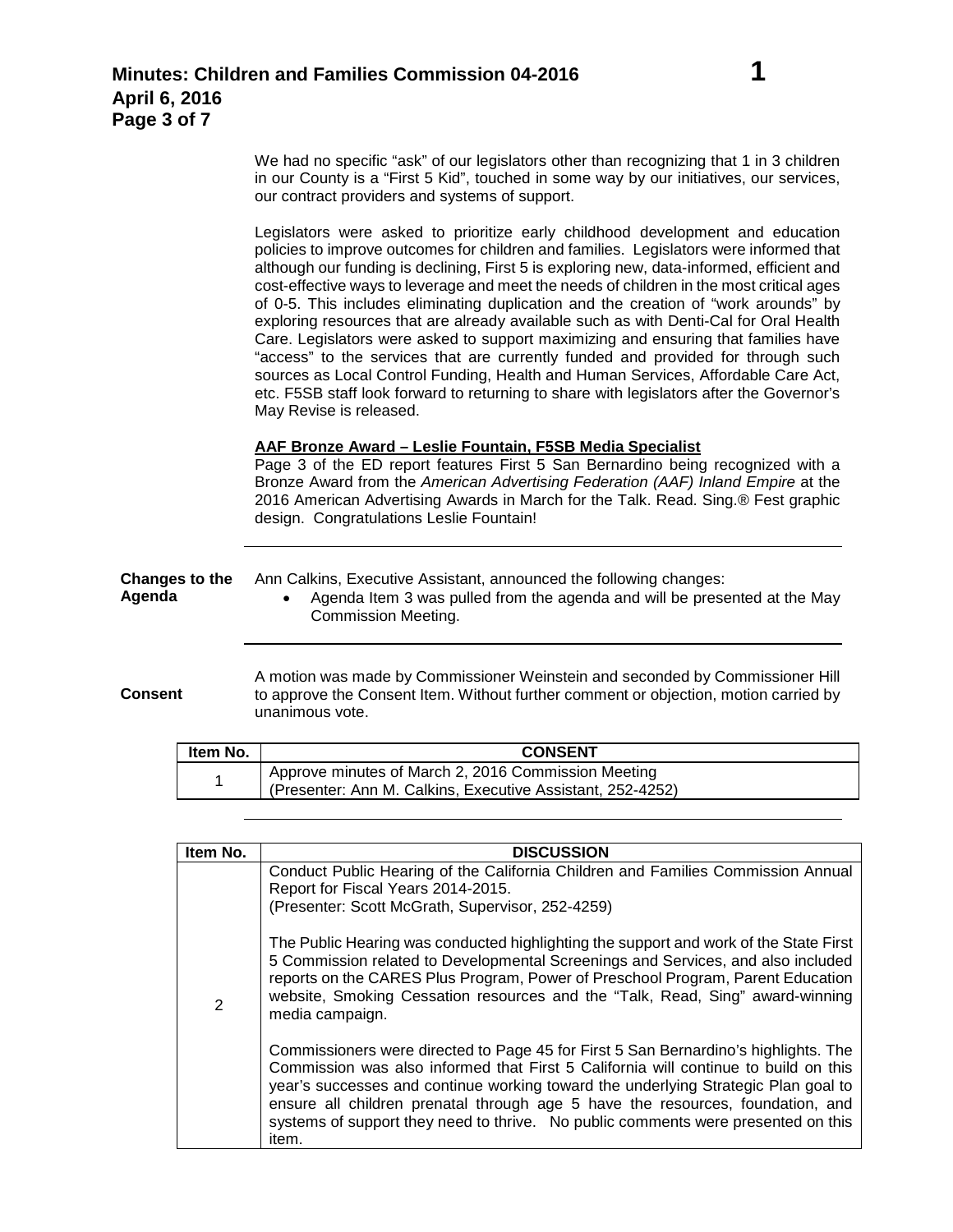| 3 | Authorize First 5 San Bernardino (F5SB) to issue stipends to Operational Partners<br>(OP) taking part in the planning and design phase of the San Bernardino County<br>Quality Rating Improvement System (QRIS) for Fiscal Years 2015-2016, in the<br>amount of \$8,000 for each OP, not to exceed \$16,000 per organization.<br>(Presenter: Chrystina Smith-Rasshan, Staff Analyst II, (252-4267)<br>Item 3 pulled from agenda – to be presented at the May Commission<br><b>Meeting.</b>                                                                                                                                                                                                                       |
|---|------------------------------------------------------------------------------------------------------------------------------------------------------------------------------------------------------------------------------------------------------------------------------------------------------------------------------------------------------------------------------------------------------------------------------------------------------------------------------------------------------------------------------------------------------------------------------------------------------------------------------------------------------------------------------------------------------------------|
|   | Approve Amendment A3 to Contract SI016 with County of San Bernardino Children's<br>Network for Fiscal Year 2016-2017 in the amount of \$172,648 for a cumulative total<br>amount of \$713,735 for Fiscal Years 2013 through 2017 for the coordination of<br>services provided by the Screening, Assessment, Referral and Treatment (SART)<br>Coordinator.<br>(Presenter: Ronnie Thomas, Staff Analyst II, 252-4255)<br><b>Discussion</b>                                                                                                                                                                                                                                                                         |
|   | None                                                                                                                                                                                                                                                                                                                                                                                                                                                                                                                                                                                                                                                                                                             |
| 4 | <b>Public Comment</b><br>None                                                                                                                                                                                                                                                                                                                                                                                                                                                                                                                                                                                                                                                                                    |
|   | Chair Haugan abstained due to her position as Appointing Authority over Children's<br>Network.                                                                                                                                                                                                                                                                                                                                                                                                                                                                                                                                                                                                                   |
|   | A motion was made by Commissioner Hill and seconded by Commissioner Powell to<br>approve Agenda Item 4. With Commissioner Gonzales absent, an abstention from<br>Chair Haugan and without further comment or objection, the motion carried by<br>unanimous vote.                                                                                                                                                                                                                                                                                                                                                                                                                                                 |
|   | Approve Contract CE010 with County of San Bernardino Children's Network in the<br>amount of \$390,165 per year beginning with Fiscal Year 2016-2017 for a total contract<br>amount not to exceed \$1,170,495 for Fiscal Years 2016-2019 for the delivery of<br>countywide educational campaigns and community events addressing child abuse                                                                                                                                                                                                                                                                                                                                                                      |
|   | prevention.<br>(Presenter: Mary Alvarez, Staff Analyst II, 252-4258)                                                                                                                                                                                                                                                                                                                                                                                                                                                                                                                                                                                                                                             |
| 5 | <b>Discussion</b><br>Commissioner Hill asked if there were any child abuse awareness campaigns among<br>the elementary and middle schools. Kathy Turnbull, Children's Network Officer, was<br>called to the podium to answer the question. Ms. Turnbull responded no such<br>campaign currently exists among these particular schools. Ms. Turnbull stated her<br>office is open to suggestions to make this happen and said she can work with Dr. Kiti<br>Randall-Frier, from the SART centers, as a guide on this matter since Dr. Randall-<br>Frier currently works with children from the ages of 5 to 7 and would most likely<br>recognize the need for this education and address it among that age group. |
|   | <b>Public Comment</b><br>None                                                                                                                                                                                                                                                                                                                                                                                                                                                                                                                                                                                                                                                                                    |
|   | Chair Haugan abstained from Item 5 due to her position as Appointing Authority over<br>Children's Network.                                                                                                                                                                                                                                                                                                                                                                                                                                                                                                                                                                                                       |
|   | A motion was made by Commissioner Weinstein and seconded by Commissioner<br>Vargas to approve Agenda Item 5. With Commissioner Gonzales absent, an                                                                                                                                                                                                                                                                                                                                                                                                                                                                                                                                                               |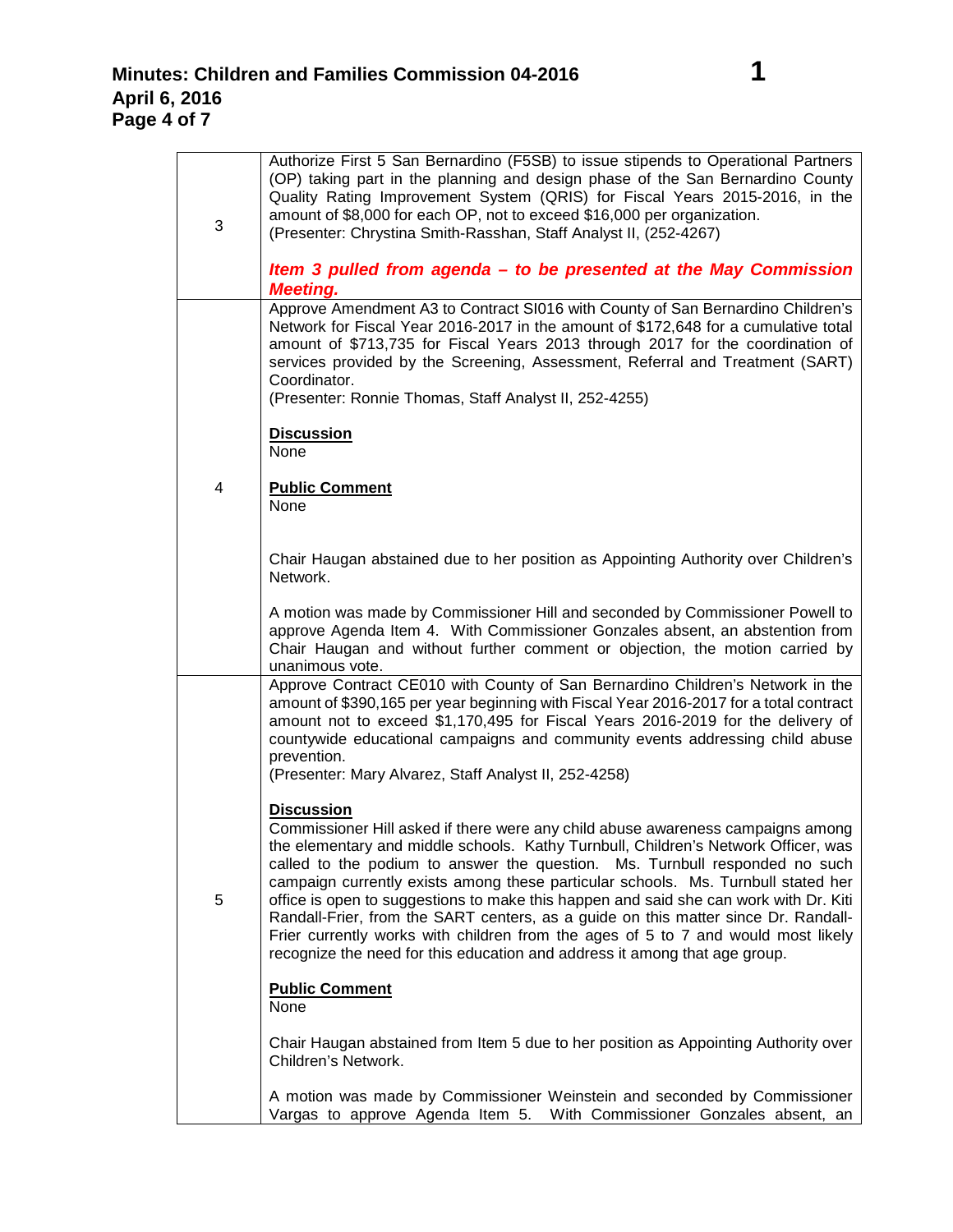|                | abstention from Chair Haugan, and without further comment or objection, motion<br>carried by unanimous vote.                                                                                                                                                                                                                                                                                                                                                                                                                                                                                                                                                                                                                           |
|----------------|----------------------------------------------------------------------------------------------------------------------------------------------------------------------------------------------------------------------------------------------------------------------------------------------------------------------------------------------------------------------------------------------------------------------------------------------------------------------------------------------------------------------------------------------------------------------------------------------------------------------------------------------------------------------------------------------------------------------------------------|
|                | Approve Contract Amendments for Health Services (RFP 11-02) for Fiscal Year 2016-<br>2017 in the amount of \$1,626,266 for a cumulative total amount for Fiscal Years 2012<br>through 2017 of \$8,068,075 with the following:<br>A. County of San Bernardino Arrowhead Regional Medical Center, Contract<br>HW043 A2 in the amount of \$222,038;<br>B. County of San Bernardino Department of Public Health, Contract HW032 A3<br>in the amount of $$720,102;$<br>C. Loma Linda University Medical Center, Contract HW036 A2 in the amount of<br>\$204,882; and<br>D. Social Science Services, Inc., dba: Cedar House, Contract HW037 A3 in the<br>amount of \$479,244.<br>(Presenter: Mary Alvarez, Staff Analyst II, (909) 252-4258) |
| 6              | <b>Discussion</b><br>None                                                                                                                                                                                                                                                                                                                                                                                                                                                                                                                                                                                                                                                                                                              |
|                | <b>Public Comment</b><br>None                                                                                                                                                                                                                                                                                                                                                                                                                                                                                                                                                                                                                                                                                                          |
|                | Chair Haugan abstained from Item 6B due to her position as Appointing Authority over<br>the Department of Public Health. Vice Chair Ohikhuare abstained from Item 6B due<br>to his position as Public Health Officer for the department.                                                                                                                                                                                                                                                                                                                                                                                                                                                                                               |
|                | Vice Chair Ohikhuare abstained from Item 6D due to Public Health's contract with<br>Social Science Services (Cedar House).                                                                                                                                                                                                                                                                                                                                                                                                                                                                                                                                                                                                             |
|                | A motion was made by Commissioner Weinstein and seconded by Commissioner<br>Powell to approve Agenda Item 6. With Commissioner Gonzales absent, abstentions<br>noted by Commissioners Haugan and Ohikhuare, and without further comment or<br>objection, the motion carried by unanimous vote.                                                                                                                                                                                                                                                                                                                                                                                                                                         |
| $\overline{7}$ | Approve Amendment A3 to Contract EC005 with Easter Seals Southern California<br>under the Investing in Children Early Care and Education (RFP 11-03) - Access to<br>Quality Child Care for Fiscal Year 2016-2017 in the amount of \$242,143 for a<br>cumulative total amount of \$1,179,486 for Fiscal Years 2012 through 2017.<br>(Presenter: Ruth Ann Martinez, Staff Analyst II, 252-4264)                                                                                                                                                                                                                                                                                                                                          |
|                | <b>Discussion</b><br>Commissioner Hill stated she would like to see this program for teen mothers in the<br>High Desert, as well.                                                                                                                                                                                                                                                                                                                                                                                                                                                                                                                                                                                                      |
|                | <b>Public Comment</b><br>None                                                                                                                                                                                                                                                                                                                                                                                                                                                                                                                                                                                                                                                                                                          |
|                | A motion was made by Commissioner Powell and seconded by Commissioner Vargas<br>to approve Agenda Item 7. With Commissioner Gonzales absent and without further<br>comment or objection, the motion carried by unanimous vote.                                                                                                                                                                                                                                                                                                                                                                                                                                                                                                         |
| 8              | Approve Discharge from Accountability for outstanding balances on overpayments<br>and advances to contracted agencies in the amount of \$48,044.33.<br>(Presenter: Debora Dickerson-Sims, Administrative Supervisor II, 252-4269)                                                                                                                                                                                                                                                                                                                                                                                                                                                                                                      |
|                | <b>Discussion</b><br>Commissioner Hill asked if an agency on this list (see list below) could apply for a<br>future RFP if they paid their outstanding balance. Ms. Dickerson-Sims stated that if                                                                                                                                                                                                                                                                                                                                                                                                                                                                                                                                      |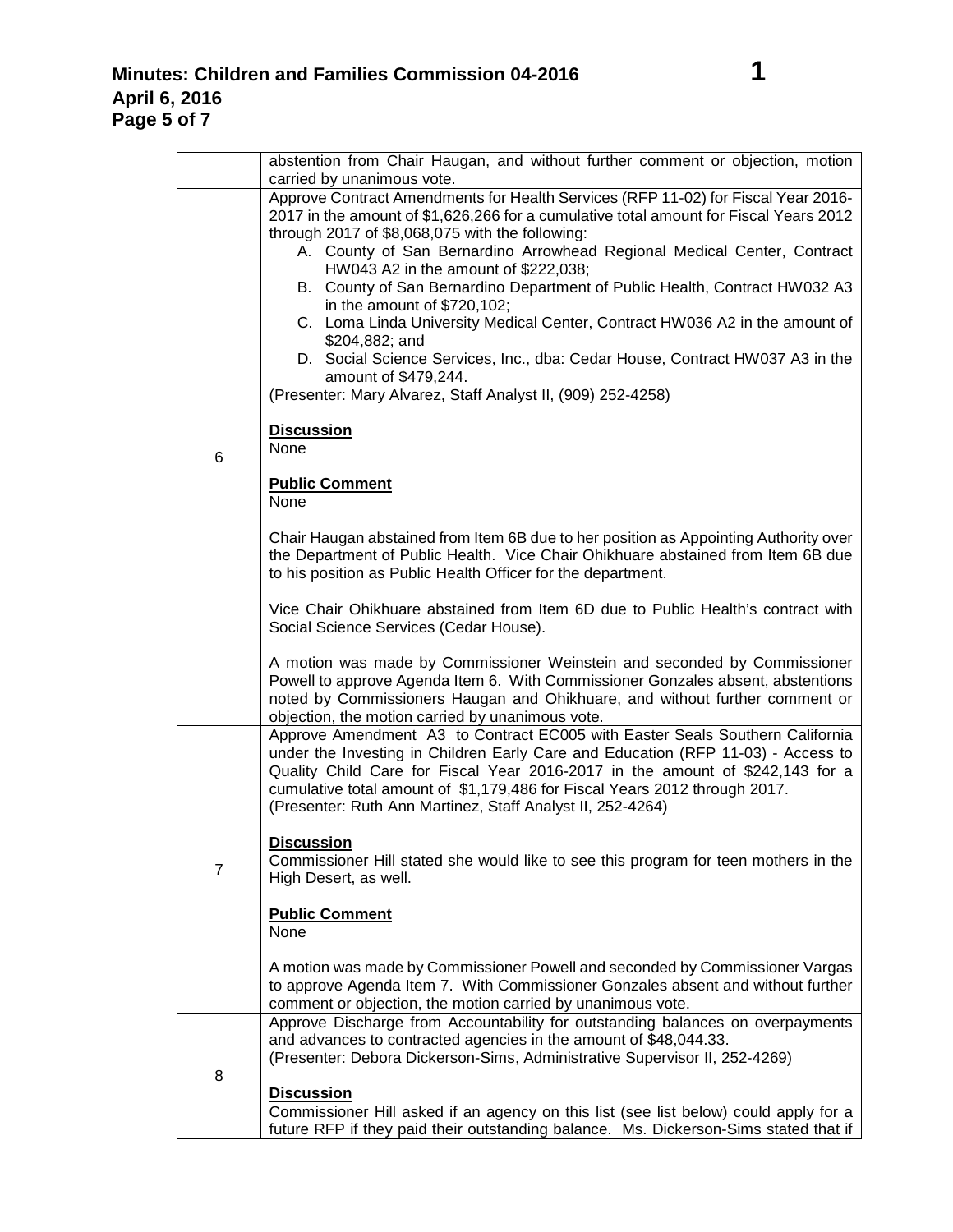|   | an agency were to do that the money would not go towards the debt, however, would<br>count as a receivable (revenue) for First 5.                                                                                                                                                                                                                                                                                                                                 |
|---|-------------------------------------------------------------------------------------------------------------------------------------------------------------------------------------------------------------------------------------------------------------------------------------------------------------------------------------------------------------------------------------------------------------------------------------------------------------------|
|   | Executive Director Karen Scott mentioned that discharging an agency's past due<br>balance may preclude them from an opportunity to submit a proposal, however, an in-<br>kind donation to First 5 would be welcomed.                                                                                                                                                                                                                                              |
|   | Chair Haugan offered that staff could review each agency's proposal on a case-by-<br>case basis.                                                                                                                                                                                                                                                                                                                                                                  |
|   | <b>DISCHARGE LIST</b><br>Boys & Girls Club of San Bernardino<br>\$10,664.45<br>Brandon J DBA Serenity; debtor, Sylvia Rojas<br>\$7,088.37<br>\$<br>Living Springs Fellowship; debtor, Roy Martinez<br>985.00<br>\$3,137.00<br>Lord's Holiness; debtor, Carol Hartwick<br>\$2,802.88<br>Pregnancy Support; debtor, Gail Mullennix<br>\$19,975.00<br>The F.A.C.T. Center; debtor, Sonia Rodriguez<br>Westside Brighter Vision; debtor, Danielle McKay<br>\$3,391.63 |
|   | <b>Public Comment</b><br><b>None</b>                                                                                                                                                                                                                                                                                                                                                                                                                              |
|   | A motion was made by Commissioner Hill and seconded by Commissioner Vargas to<br>approve Agenda Item 8. With Commissioner Gonzales absent and without further<br>comment or objection, the motion carried by unanimous vote.<br>Approve Amendment A3 to CFC 06-01 Administrative Costs Policy to increase<br>administrative costs limitations to 15 percent per approved operating budget.                                                                        |
|   | (Presenter: Debora Dickerson-Sims, Administrative Supervisor, 252-4269)                                                                                                                                                                                                                                                                                                                                                                                           |
|   | <b>Discussion</b><br>Vice Chair Ohikhuare asked how First 5 San Bernardino's administrative cost<br>compares to other First 5 Commissions. Ms. Dickerson-Sims said the range is<br>anywhere from 8 percent to 25 percent, with the small commissions at 25 percent.                                                                                                                                                                                               |
| 9 | Commissioner Powell asked how the administrative cost is calculated. Ms. Dickerson-<br>Sims stated the admin cost is divided into the total budget (programs, community<br>engagement, and contracts) to obtain the administrative percentage.                                                                                                                                                                                                                    |
|   | Commissioner Powell asked why not calculate the admin cost by actual expenditures?<br>The answer was approximately 90 percent of F5SB's budget is contracted. First 5<br>agencies spent about 85 percent of their contract. Calculating the admin percentage<br>to actuals would decrease the stability and increase the percentage.                                                                                                                              |
|   | <b>Public Comment</b><br>None                                                                                                                                                                                                                                                                                                                                                                                                                                     |
|   | A motion was made by Commissioner Ohikhuare and seconded by Commissioner<br>Weinstein to approve Agenda Item 9. With Commissioner Gonzales absent and<br>without further comment or objection, the motion carried by unanimous vote.                                                                                                                                                                                                                              |